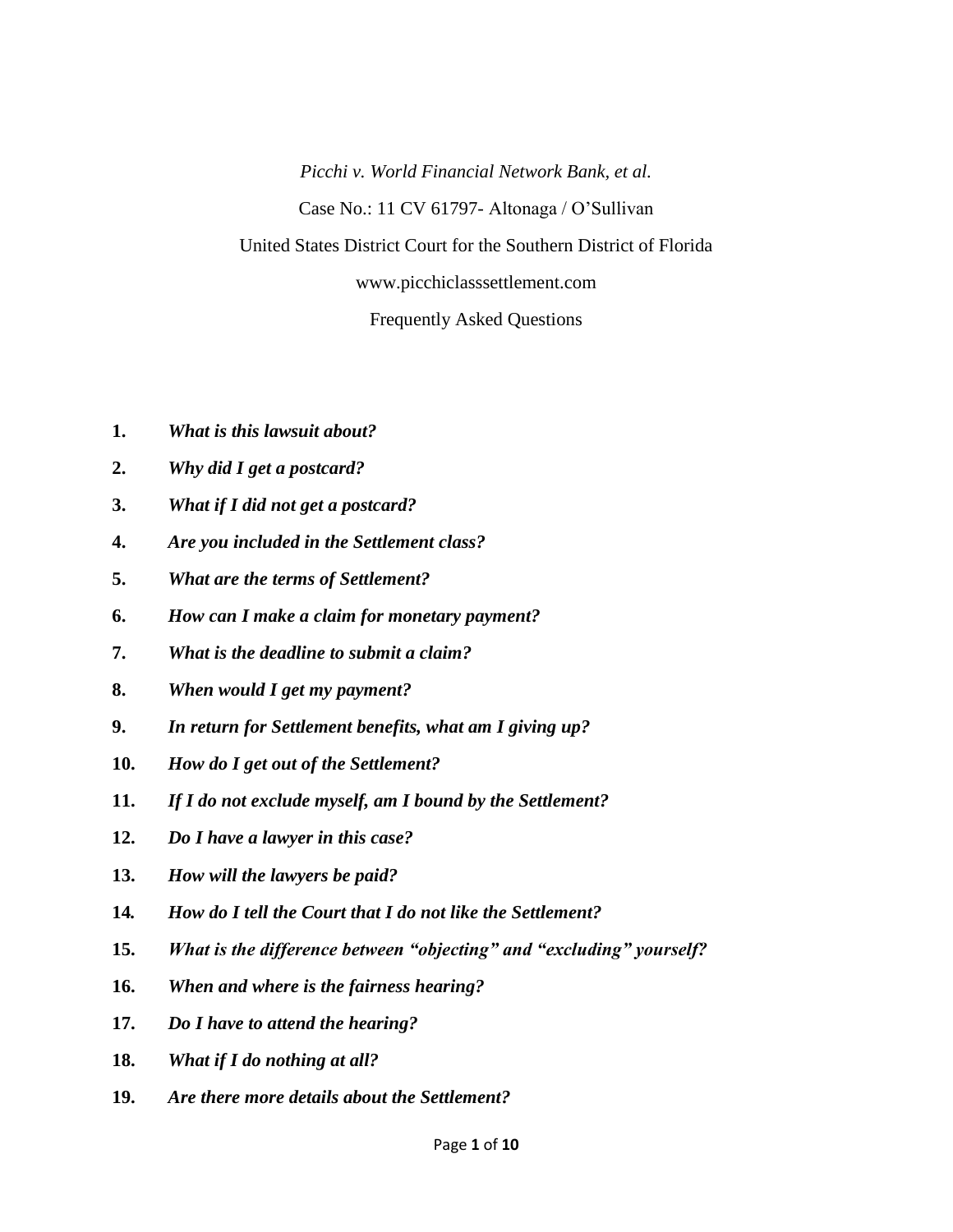#### **1.** *What is this lawsuit about?*

Blaise Picchi and Blaise Picchi, P.A., the Plaintiffs in this lawsuit (collectively referred to as the "Class Representatives"), allege that the Defendants in this lawsuit, Comenity Bank, formerly known as "World Financial Network Bank," and ADS Alliance Data Systems, Inc. (collectively referred to as "Comenity"), violated the Telephone Consumer Protection Act ("TCPA") by calling persons on their cell phones who were not an identified account holder of Comenity with either an automatic telephone dialing system or by an artificial or prerecorded voice message to cellular phone numbers that were coded as "wrong numbers" in the records of Comenity. The lawsuit is entitled "*Blaise Picchi, et al. v. World Financial Network Bank, et al., in the United States District Court, Southern District of Florida; Case No. 11-CV-61797*" ("the Lawsuit"). The TCPA provides that a plaintiff may seek statutory damages of up to \$500 for each call placed, or up to \$1,500 for each call placed willfully. Comenity denies that it violated the TCPA in any regard. This settlement provides class members less than what they might have received if they took an individual case to judgment and prevailed on the merits of their claim. Also, the TCPA does not provide for the recovery of attorneys' fees.

## **2.** *Why did I get a postcard?*

The records obtained in the Lawsuit indicate that you may have been called on a cell phone, either with an automatic telephone dialing system ("ATDS") or by a prerecorded voice message, by Comenity after March 1, 2010 through July 30, 2014 (the "Class Period"). Comenity Bank's records list the cell phone numbers that were called during the Class Period, but do not necessarily include the names of the persons associated with the cell phone numbers that were called. Therefore, the postcard notice has been sent to all persons associated with accounts with cell phone numbers that were called during the "Class Period" where the telephone number was marked as a "wrong number" in the records of Comenity and whose name was not associated with an identified account holder of Comenity. If you believe you may have been called on your cell phone number by Comenity during the Class Period, you may contact the Claims Administrator to confirm whether your cell phone number was called. If your cell phone number matches one of the cell phone numbers called, you may be entitled to make a claim. If, however, your cell number was not called during the Class Period, you are not eligible to make a claim.

## **3.** *What if I did not get a postcard?*

If you do not receive a postcard regarding the class action settlement in this case, it is likely because address information was not available for you or the address information is incomplete or inaccurate. However, if your cell phone number was called by Comenity during the Class Period and you were not a named account holder of Comenity, you may still contact the Claims Administrator to confirm whether your cell phone number was called. If your cell phone number matches one of the cell phone numbers called, you may be entitled to receive a payment. If your cell number was not called during the Class Period, you are not eligible to make a claim.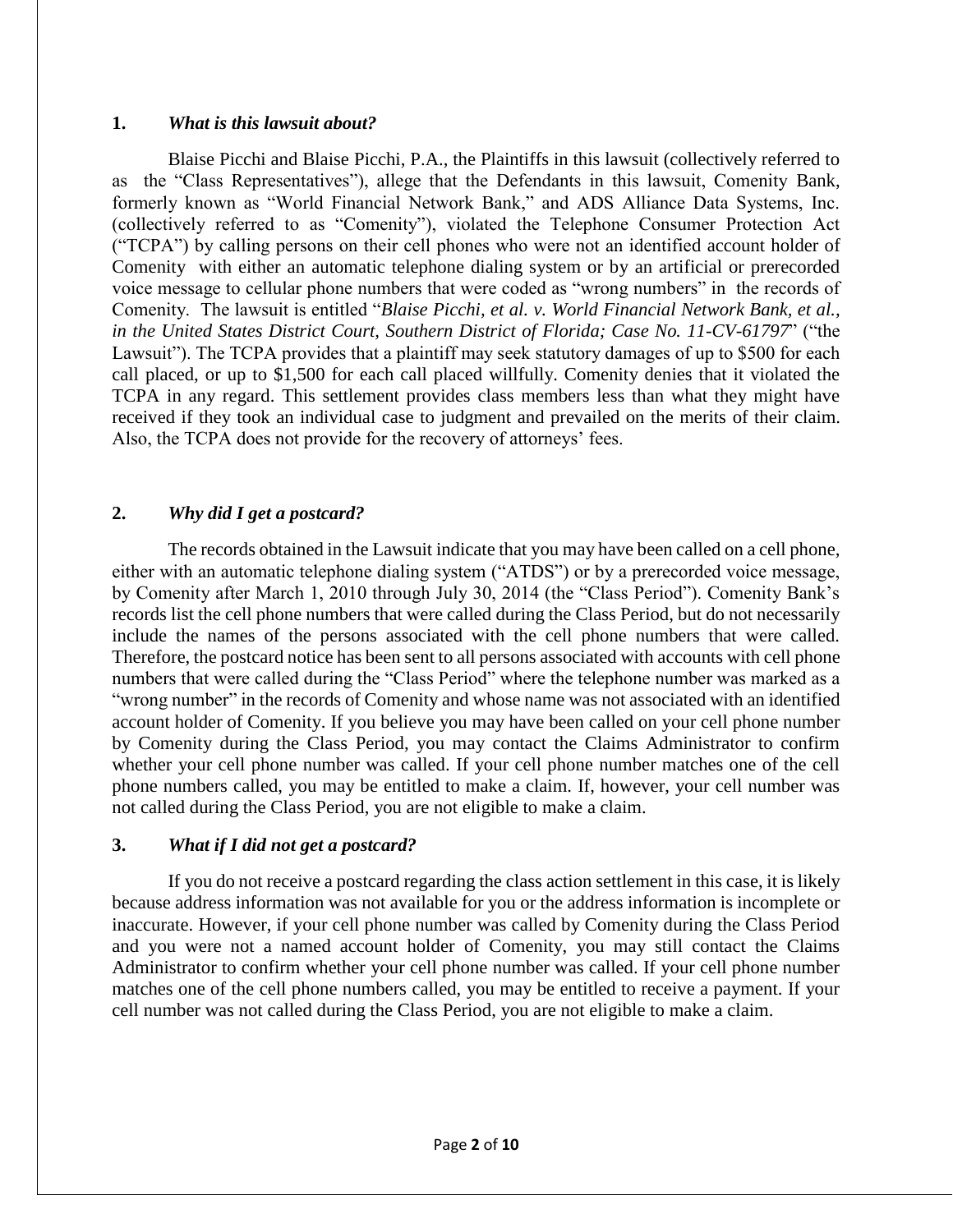#### **4.** *Are you included in the Settlement Class?*

Those persons in the Settlement Class are defined in the Settlement Agreement as:

(i) all persons to whom Defendants placed phone call through an automatic telephone dialing system equipment (ii) where those calls occurred after March 1, 2010 and up through July 30. 2014, as reflected in Defendants' records of call activity (iii) whose phone number was associated with a cellular phone at the time of the call; and (iv) whose phone number appears in the records of Defendants in association with an account issued through Defendants and serviced by ADS Alliance Data Systems, Inc. ("ADSI") or another Released Party; and (v) whose phone number appears in the records of Defendants in association with a "wrong number" code, (vi) and who is not the named account holder whose address as established by reverse phone lookup was a person ADSI or another Released Party was attempting to communicate with.

#### **5.** *What are the terms of the settlement?*

The Court did not decide in favor of either side. Instead, both sides have voluntarily agreed to a settlement before any trial, which provides for a settlement fund of Seven Million Nine Hundred Thousand Dollars (\$7,900,000.00) ("Settlement Fund"). The Settlement Fund shall pay for: (1) first, attorneys' fees and costs to Class counsel, as approved by the Court, (2) second, an incentive award, if any, to each named Class Representative, and (3) third, a Class recovery on a *pro rata* basis to Class Members who submit a valid claim form as described in Section 6 below ("Participating Class Members"). The Settlement Administration Expense will be paid separately from the Settlement by Defendant. The maximum payment to any Participating Class Member who timely submits a Valid Claim Form is Five Hundred Dollars (\$500). An exact estimated *pro rata* distribution amount paid per Participating Class Member is determined based on the number of claims filed. The estimated class size is 1,000,000.

#### **6.** *How can I make a claim for monetary payment?*

You may make a claim for monetary payment in a number of ways:

(1) Submitting a claim online at the website:

www.picchiclasssettlement.com; or

(2) Submitting a claim in writing under oath by completing the claim form received by mail or downloaded from the settlement website and mailing the completed claim form to the Claims Administrator by the Claims Deadline.

You must include your:

a. name;

b. claim number, if you received a postcard sent to you about the Settlement;

c. cell phone number on which you may have been called;

d. current address for receipt of the Settlement payment, if different from the postcard notice address; and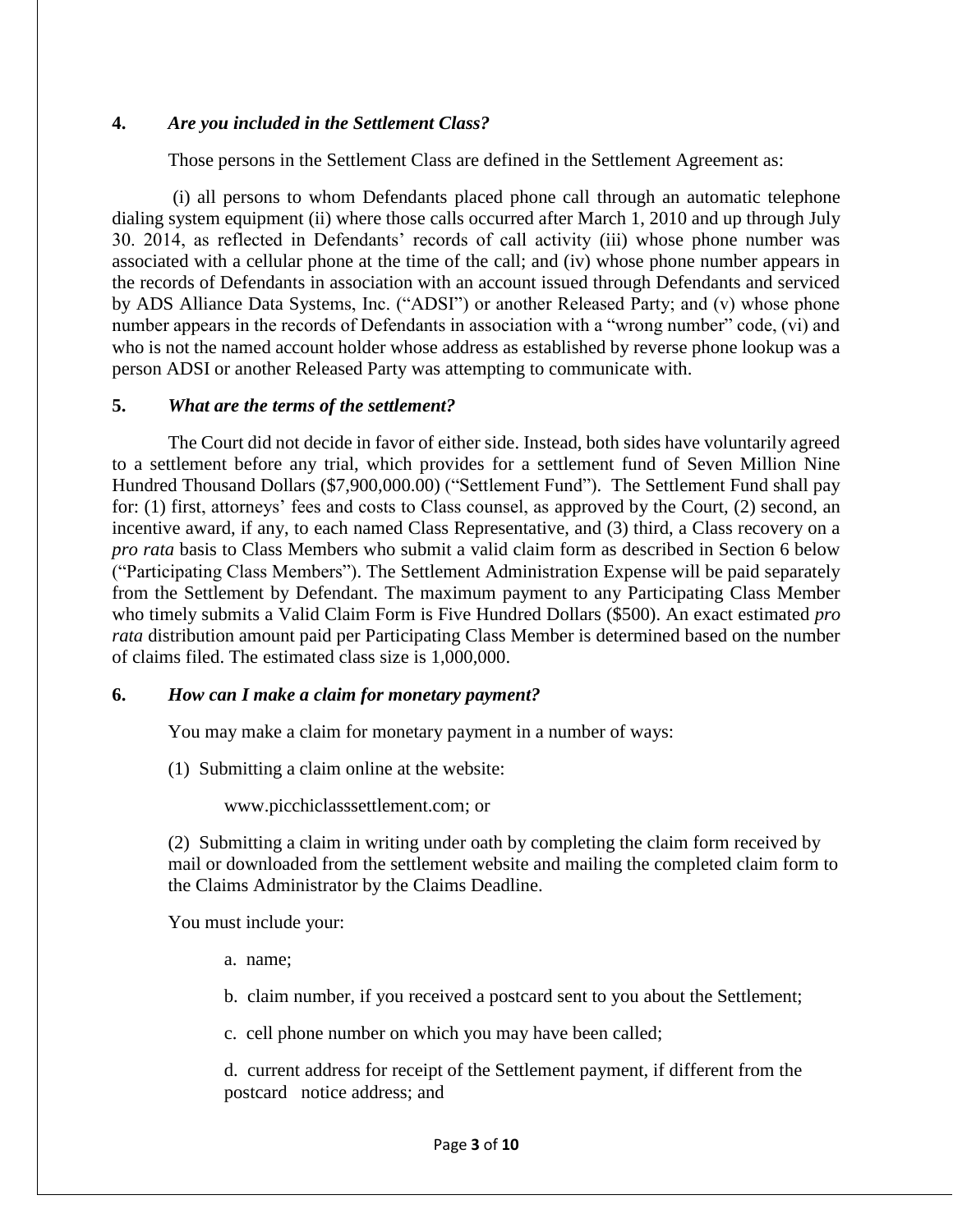e. the last four digits of your social security number.

After your claim is submitted, if the Claims Administrator determines that your cell phone number is on the list, your claim will be processed. Only one claim may be submitted per cellular telephone number called by Comenity. If the Claims Administrator determines that your cell phone number is not on the list, or if your claim is incomplete, you will receive a deficiency notice from the Claim Administrator.

Written requests must be submitted to the following address:

Picchi Settlement ILYM Group, Inc. P.O. Box 57086 Irvine, California 92619

# **7.** *What is the deadline to submit a claim?*

All online claims must be made on or before midnight Pacific Time on October 6, 2015. If you submit your claim by mail, your claim must be **postmarked** on or before this date.

# **8.** *When would I get my payment?*

The Court will hold a Final Approval of Fairness Hearing on December 18, 2015 at 9:00 am Eastern Time at the US District Courthouse, Miami, Florida, to decide whether to grant final approval of the Settlement. The hearing may be rescheduled by the Court. If the Court grants final approval, and there is no appeal of the approval ruling, the ruling will become final by law in thirty days from the date of the ruling, or it will become final on the date of entry of the ruling if there is not person with standing to appeal. The Claims Administrator will attempt to pay all claims within 60 days of the date the ruling becomes final, by check payable to the Participating Class Member mailed to the current address of the Participating Class Member ("Settlement Check"). Also, there may be appeals. If so, the approval order does not take effect until those appeals are resolved. It is always uncertain whether and when appeals would be resolved, and payment under this Settlement cannot be made until the approval order is final.

## *9. What happens to Settlement Checks that are not cashed?*

 The Settlement Checks that are not cashed within one hundred (180) days shall expire and shall not be re-issued. All funds from such uncashed Settlement Checks will paid over as a *cy pres* award to The Electronic Privacy Information Center ("EPIC"), a public interest research center in Washington, DC. EPIC was established in 1994 as a non-profit to focus public attention on emerging privacy rights issues and to safeguard privacy.

# *10. In return for Settlement benefits, what am I giving up?*

Unless you exclude yourself, you will be bound by the terms of this Settlement Agreement, including but not limited to, its release. The full terms of this Release are contained in the Settlement Agreement available, on the settlement website, or at the public court records on file in this lawsuit. You will release (give up) any claim against Comenity arising out of or related in any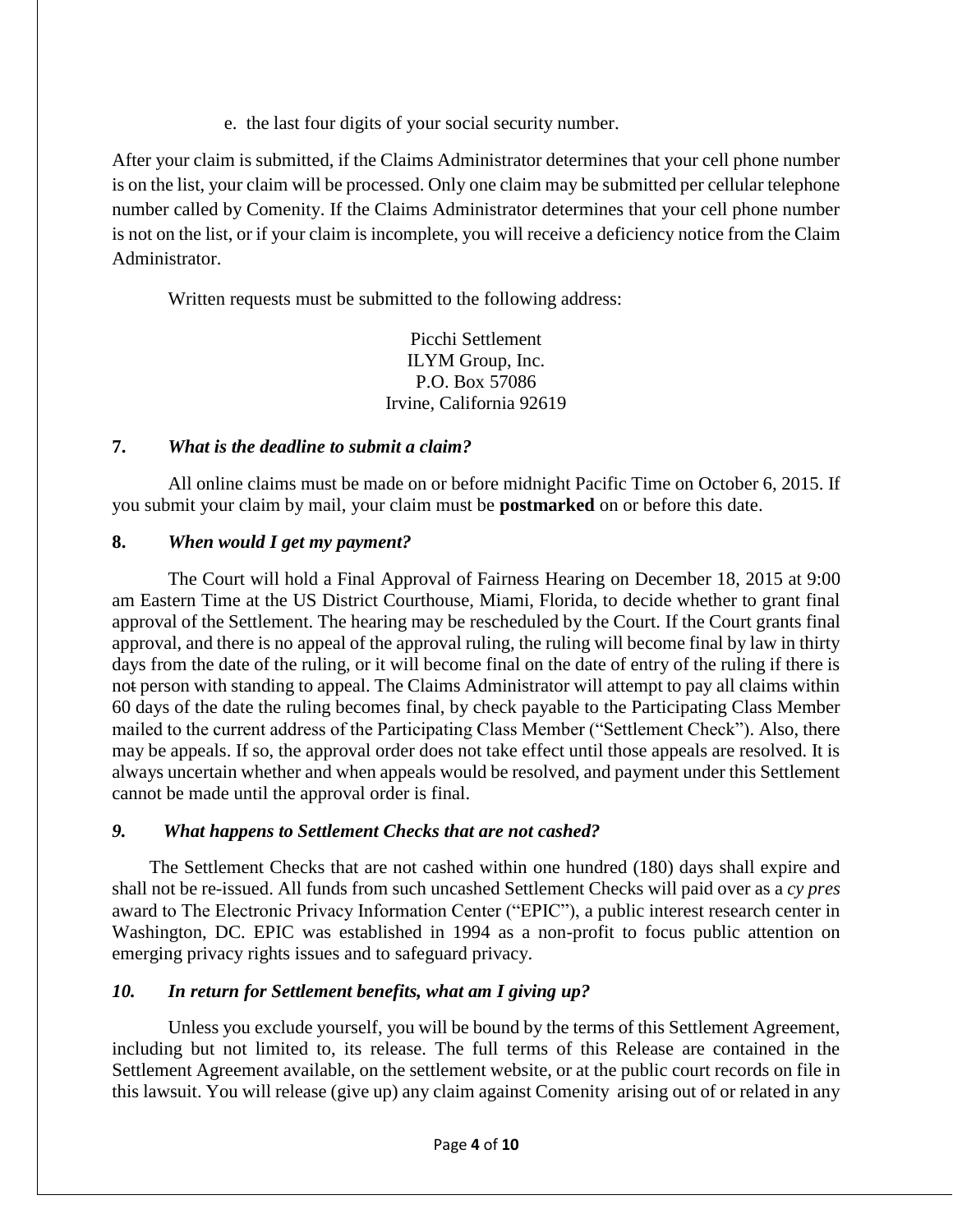way to the facts alleged in this case, including the allegation that Comenity called your cellular telephone number with an automatic telephone dialing system or prerecorded voice message during the Class Period, or otherwise may have violated the TCPA or state law equivalent. Individual calls that violate the TCPA could be worth up to \$500 for a negligent violation and \$1,500 for willful violations. It also means that all of the Court's orders will apply to you and legally bind you. By staying in the Class, you agree to release any claims, known or unknown, arising from the facts alleged in this lawsuit. The full text of the Release of Claims section of the Settlement Agreement are set forth in the Appendix at the end of this Notice on pages 10 and 11.

You are releasing those "Released Claims" against the "Released Parties," which means Defendants World Financial Network National Bank, succeeded by conversion by World Financial Network Bank on August 1, 2011, and now known as Comenity Bank, and ADS Alliance Data Systems, Inc., Alliance Data Systems Corporation, Comenity Servicing, LLC, Comenity Capital Bank, Comenity, LLC, and each of their respective past, present, and future parents, subsidiaries, holding companies, affiliated companies and corporations, and each of their respective past, present and future directors, officers, managers, employees, general partners, limited partners, principles, agents, insurers, reinsurers, shareholders, attorneys, advisors, representatives, predecessors, successors, assigns, and legal representatives, directly or indirectly involved in the Lawsuit. As mentioned above, you may receive less money from this settlement than if you prevailed on the merits in a separate lawsuit on your own.

## *11***.** *How do I get out of the Settlement?*

If you do not want to participate in this Settlement, then you must take steps to get out of the Settlement. This is called "excluding yourself" from or "opting out" of the Class.

To exclude yourself from the Settlement, you must send a letter by mail saying that you want to be excluded from the Settlement in *Picchi v. Comenity Bank, Case No. 11-cv-61797- Altonaga/O'Sullivan (S.D. Florida)*. Be sure to include your name, address, telephone number and your signature. You must mail your exclusion request postmarked no later than October 6, 2015 to the Claims Administrator at the following address:

> Picchi Settlement ILYM Group, Inc. P.O. Box 57086 Irvine, California 92619

You cannot exclude yourself on the phone or by email. If you ask to be excluded in writing, you will not get any Settlement payment, and you cannot object to the Settlement. You also will not be legally bound by anything that happens in the Lawsuit.

## *12***.** *If I do not exclude myself, am I bound by the Settlement?*

Yes.

## *13***.** *Do I have a lawyer in this case?*

The Court appointed the law firms of the Law Office of Robert W. Murphy, Esquire, and Lyngklip & Associates Consumer Law Center, PLC to represent you and other Settlement Class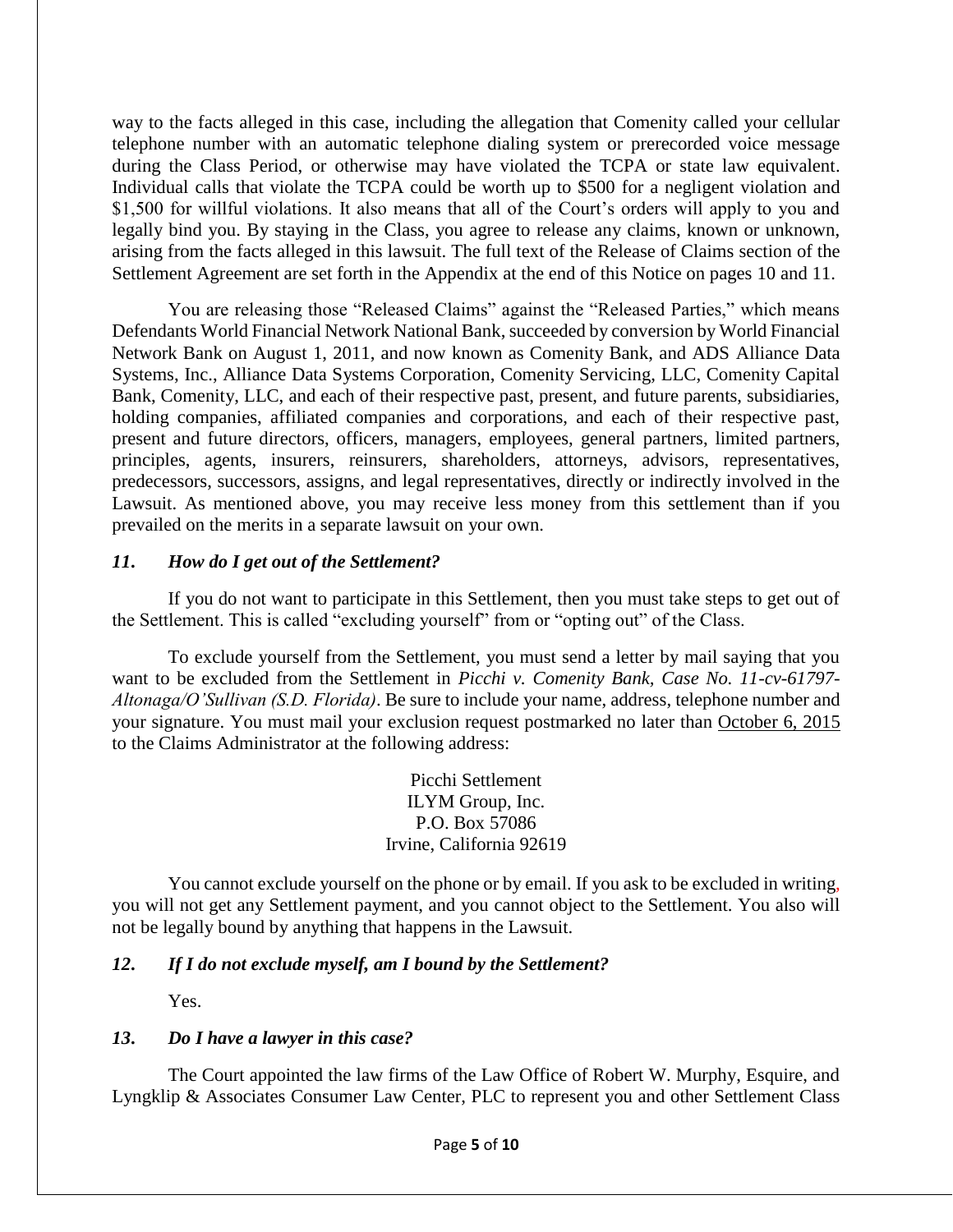Members. Their contact information is below. These lawyers are called Class Counsel. If you want your own lawyer, you may hire one at your own expense and enter an appearance through your own counsel.

## *14***.** *How will the lawyers, class representative and administrator be paid?*

At the final approval hearing, Class Counsel will seek attorneys' fees that will not exceed 27.5% of the \$7,900,000 maximum settlement amount together with the actual litigation expense, including court costs, mediation fees and travel expense (collectively "Attorney Fees and Cost Award") . In addition, Class Counsel will seek a service award not to exceed \$12,500 each for Class Representative ("Service Awards"). The Settlement Administration Expense will be paid separately from the Settlement by Defendant ("Settlement Administration Expense"). The expense and fees of the Settlement Administrator is estimated to be \$600,753.64. The Settlement Fund will be paid to Participating Class Members on a *pro rata* basis after deduction of the Attorney Fees and Cost Award, and the Service Awards.

# *15. How do I tell the Court that I do not like the Settlement?*

If you are a Settlement Class Member, and you want to object to the settlement, the deadline to object is October 6, 2015. To object, you must send a letter saying that you object to the settlement in Picchi *v. Comenity Bank, Case No. 11-cv-61797-Altonaga/O'Sullivan (S.D. Florida)*. Be sure to include your name, address, telephone number, your signature, the reason/s you object to the Settlement and any supporting documents. Mail the objection to each of the following addresses no later than October 6, 2015.

| Class Counsel                  | Defense Counsel          |
|--------------------------------|--------------------------|
| Robert W. Murphy, Esq.         | Dale T. Golden, Esq.     |
| Law Office of Robert W. Murphy | Golden Scaz Gagain, PLLC |
| 1212 SE $2nd$ Avenue           | 201 North Armenia Avenue |
| Fort Lauderdale, FL 33316      | Tampa, FL 33609          |
|                                |                          |

You may also ask the Court for permission to speak at the fairness hearing. To do so, you must send a letter saying that it is your "Notice of Intention to Appear" in *Picchi v. Comenity Bank, Case No. 11-cv-61797-Altonaga/O'Sullivan (S.D. Florida)*." Be sure to include your name, address, telephone number, and your signature. **Your Notice of Intention to Appear must be postmarked no later than October 6, 2015, and be sent to the Court, Class Counsel and Defense Counsel at the above addresses.**

You cannot object or speak at the hearing if you "excluded yourself" from the Class.

# *16. What is the difference between "objecting" and "excluding" yourself?*

Objecting is simply telling the Court that you disagree with a part of the Settlement. You can object only if you stay in the Class. Excluding yourself is telling the Court that you do not want to be part of the Class, which you must do if you intend to file your own lawsuit against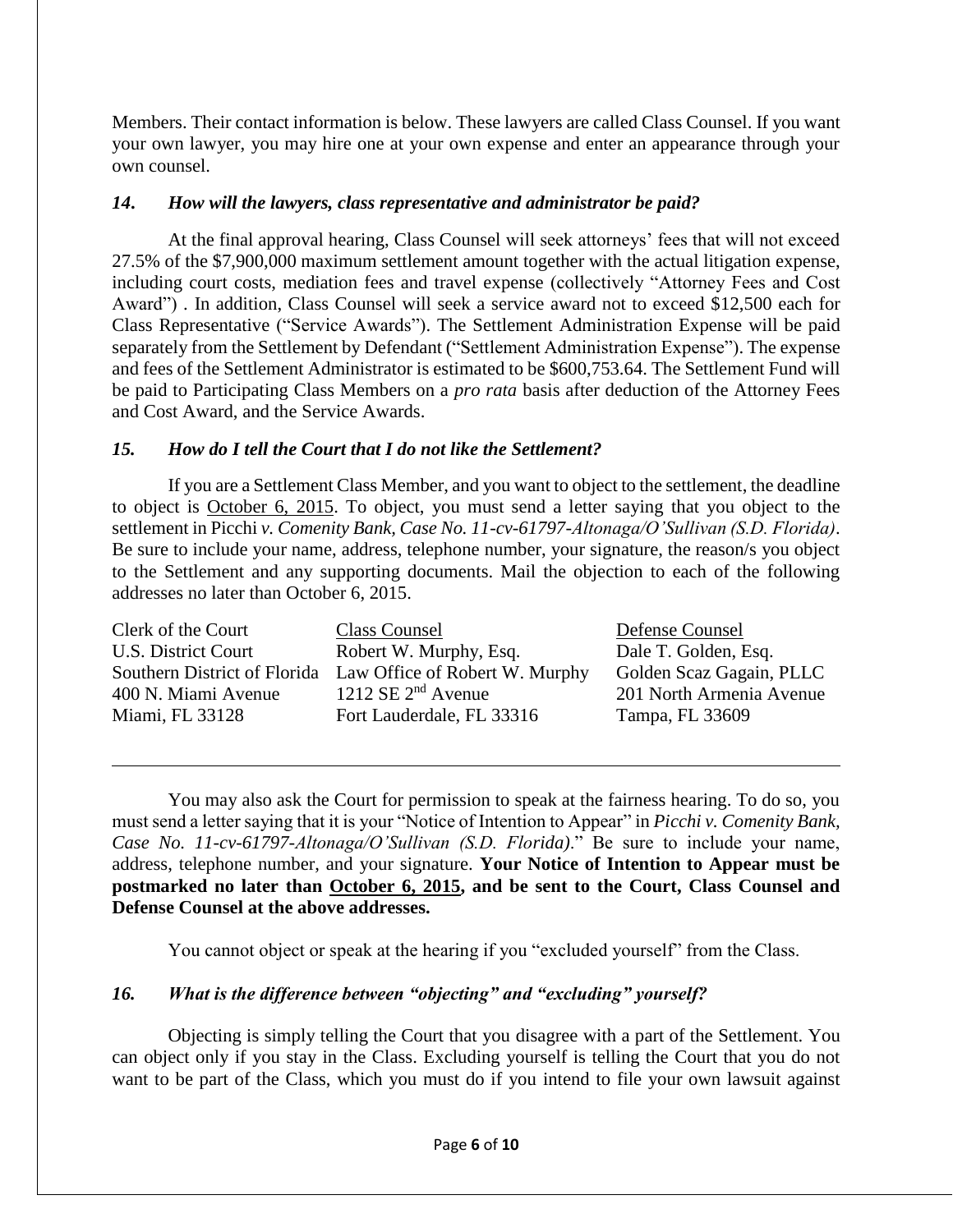Comenity Bank. If you exclude yourself, you have no basis to object because the case no longer affects you.

## *17***.** *When and where is the fairness hearing?*

The Court will hold the final fairness hearing at 9:00 a.m on December 18, 2015 at the U.S. District Courthouse, Southern District of Florida, 400 N. Miami Avenue, Miami, Florida 33128, Courtroom # 12-2, before the Honorable Cecilia M. Altonaga. At this hearing, the Court will consider whether the settlement is fair, reasonable and adequate. If there are objections, the Court will consider them. If anyone has asked to speak at the hearing, Judge Altonaga will listen to them at that time. The Court will decide after the hearing whether to approve the Settlement as fair and reasonable, to give final approval to the amount of attorneys' fees and costs of notice and claims administration to be paid from the Settlement Fund, and to the incentive payments from the Settlement Fund to be provided to the Class Representatives for bringing and litigating this Lawsuit. We do not know how long these decisions will take.

#### *18. Do I have to come to the hearing*?

No. Class Counsel will answer questions Judge Altonaga may have that are directed to the Class. But you are welcome to come at your own expense. If you send an objection, you do not have to come to Court to talk about it. As long as you mailed your written objection on time, the Court will consider it.

#### *19. What if I do nothing at all?*

If you do nothing, you will be part of the Class and you will receive the benefits detailed above including the monetary payment if you make a valid and timely claim.

You will also be precluded from being part of any other lawsuit against Comenity Bank or any other released party relating to the Released Claims in this case. It also means that all of the Court's orders will apply to you and legally bind you.

#### *20. Are there more details about the Settlement?*

This Notice summarizes the proposed Settlement, and more details are in a Settlement Agreement, is part of the Court's file, a public record. Many of the court papers, including the Settlement Agreement, are also posted on the Settlement website www.picchiclass.com. You can get a copy of the Settlement Agreement or review any part of the papers relating to the Lawsuit by examining the records of this case, *Picchi v. Comenity Bank, Case No. 11-cv-61797- Altonaga/O'Sullivan (S.D. Florida)* at the Clerk's office at the U.S. District Court, Southern District of Florida, 400 N. Miami Avenue, Miami, Florida 33128. The clerk's office has the ability to make copies of any such public documents for you. Also, all filed documents in the case, including the Settlement documents, are available for viewing online for a fee through the Court's PACER document review system.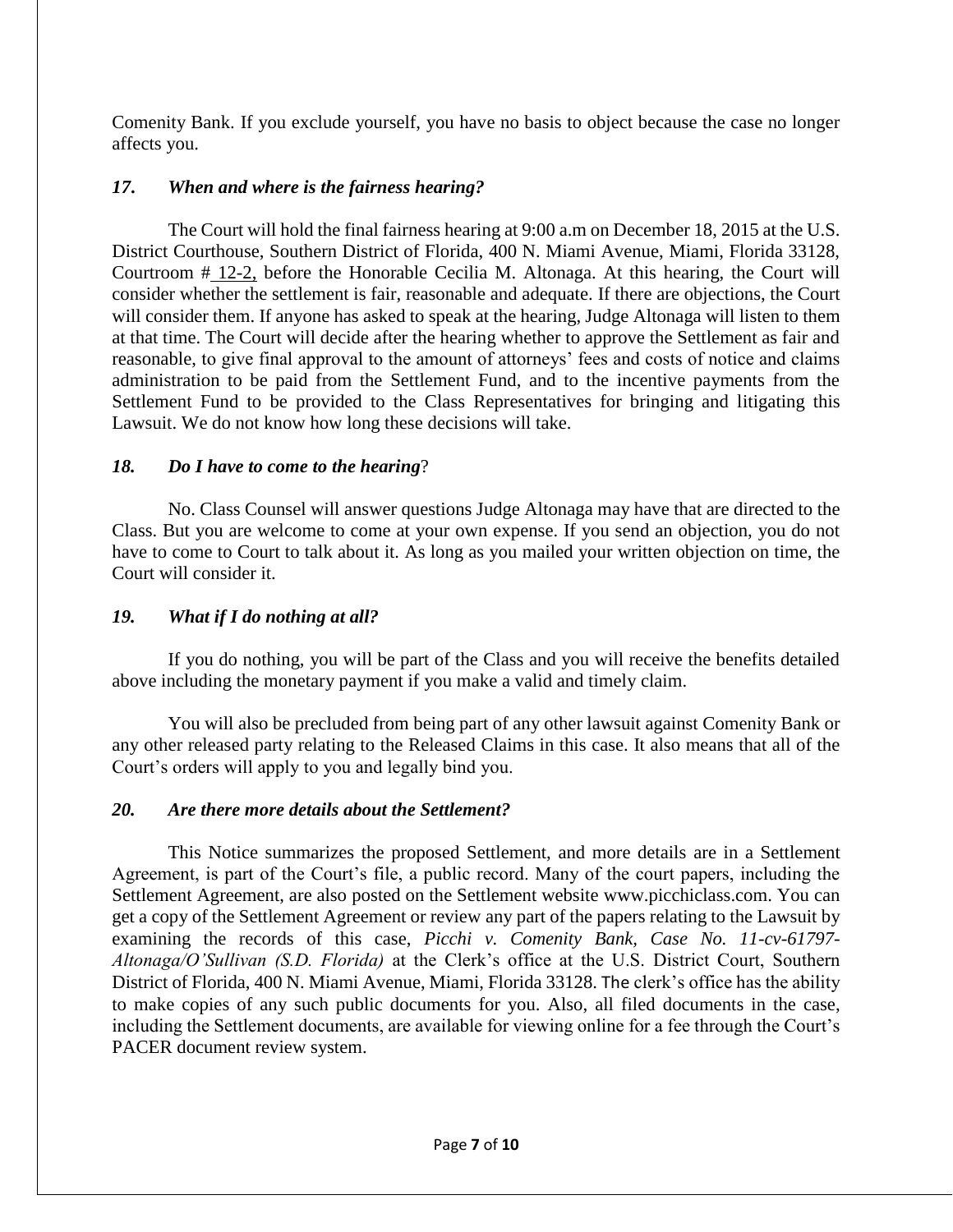# IMPORTANT DATES

| Date:                         | Deadline:                      |
|-------------------------------|--------------------------------|
| Deadline to submit claim      | <b>October 6 2015</b>          |
| Deadline to opt-out           | October 6, 2015                |
| Deadline to object            | <b>October 6, 2015</b>         |
| <b>Final Fairness Hearing</b> | December 18, 2015 @ 9:00 AM ET |

.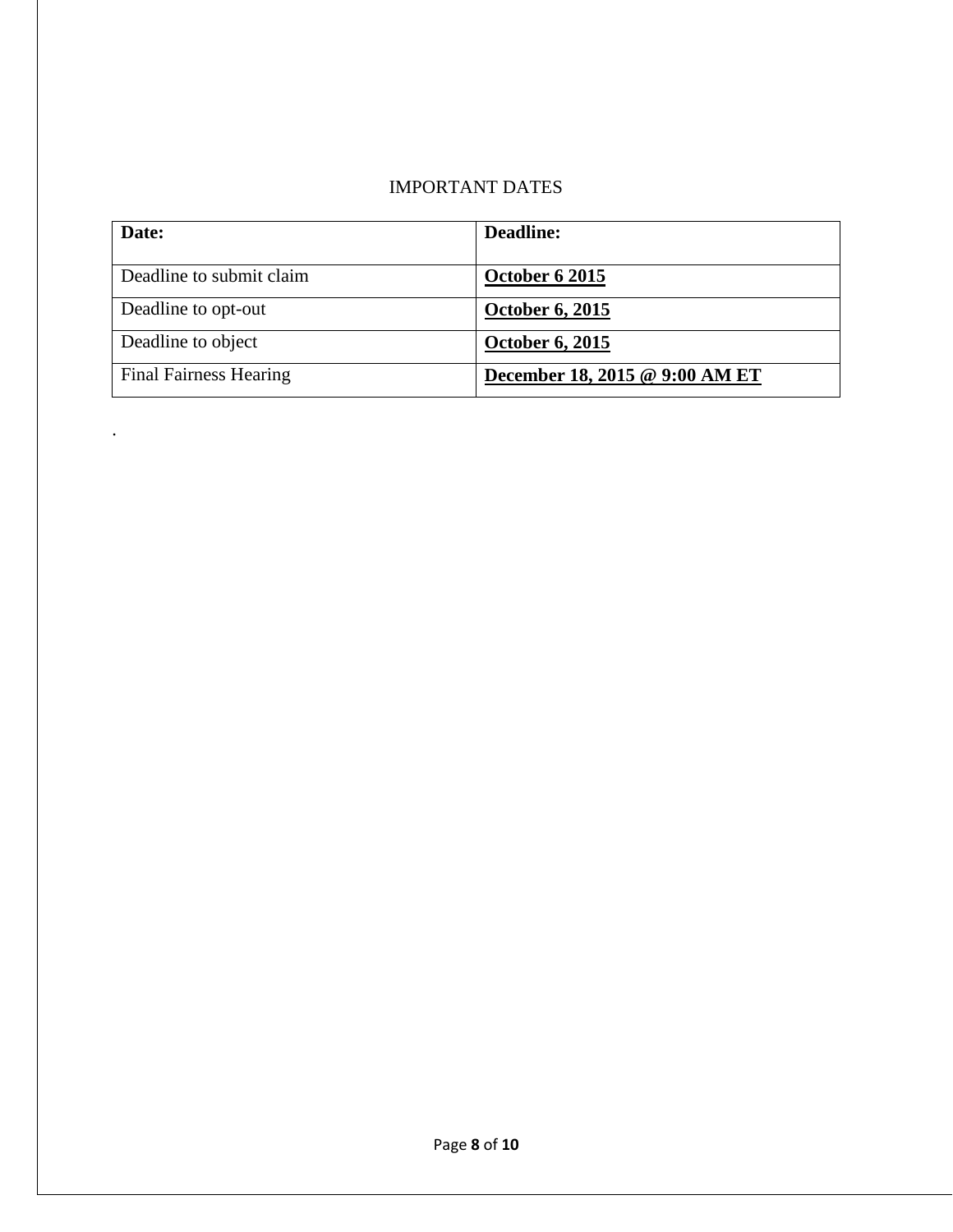## **RELEASE OF ALL CLAIMS AND WAIVER AND RELEASE /COVENANT NOT TO SUE**

- a. Except as provided above, the named Plaintiffs and each Class Member who submits a claim as a member of either class, releases his or her claims against Defendants and "Released Parties", which include, but are not limited to, Comenity Bank, ADS Alliance Data Systems, Inc., Alliance Data Systems Corporation, Comenity Servicing, LLC, Comenity Capital Bank, Comenity, LLC, and each of their respective past, present, and future parents, subsidiaries, holding companies, affiliated companies and corporations, and each of their respective past, present, and future directors, officers, managers, employees, general partners, limited partners, principals, agents, insurers, reinsurers, shareholders, attorneys, advisors, representatives, predecessors, successors, divisions, joint ventures, assigns, or related entities, and each of their respective executors, successors, assigns, and legal representatives (hereinafter, "Released Parties") for any claims arising out of or related to Defendants' alleged failure to comply with the provisions of 47 U.S.C. § 227 et. seq. Class members only release claims which have arisen as of the date of the Settlement and do not release any future claims.
- b. The Named plaintiffs and each member of the Class agree not to start, continue, intervene in, participate in, or receive any benefits from, any lawsuit, arbitration, or administrative, regulatory, or other proceeding against Defendants or "Released Parties" and each of their respective past, present, and future parents, subsidiaries, holding companies, affiliated companies and corporations, and each of their respective past, present, and future directors, officers, managers, employees, general partners, limited partners, principals, agents, insurers, reinsurers, shareholders, attorneys, advisors, representatives, predecessors, successors, divisions, joint venture(s), assigns, or related entities, and each of their respective executors, successors, assigns, and legal representatives in any jurisdiction based upon, or relating to, any claims, facts, or circumstances which are covered by the Action, or by this Settlement Agreement except as provided herein.
- c. Nothing in this Agreement prevents members of the Class or Defendants from enforcing the provisions of this Settlement Agreement.
- d. Plaintiffs shall dismiss with prejudice, and release and discharge their claims against Defendants and the Released Parties relating to or arising out of the matters alleged in the Complaint including any claims arising out of or relating to any calls made by Defendants or Released Parties to the Named Plaintiffs' cellular telephones.
- e. The Parties acknowledge that they may hereafter discover facts different from, or in addition to, those which they now claim or believe to be true with respect to the claims released herein, and agree that this Settlement Agreement shall remain effective in all respects notwithstanding the discovery of such different, additional, or unknown facts.
- f. In entering into this Settlement Agreement, each party assumes the risk of any negligent misrepresentation, or mistake. If any party should discover, subsequent